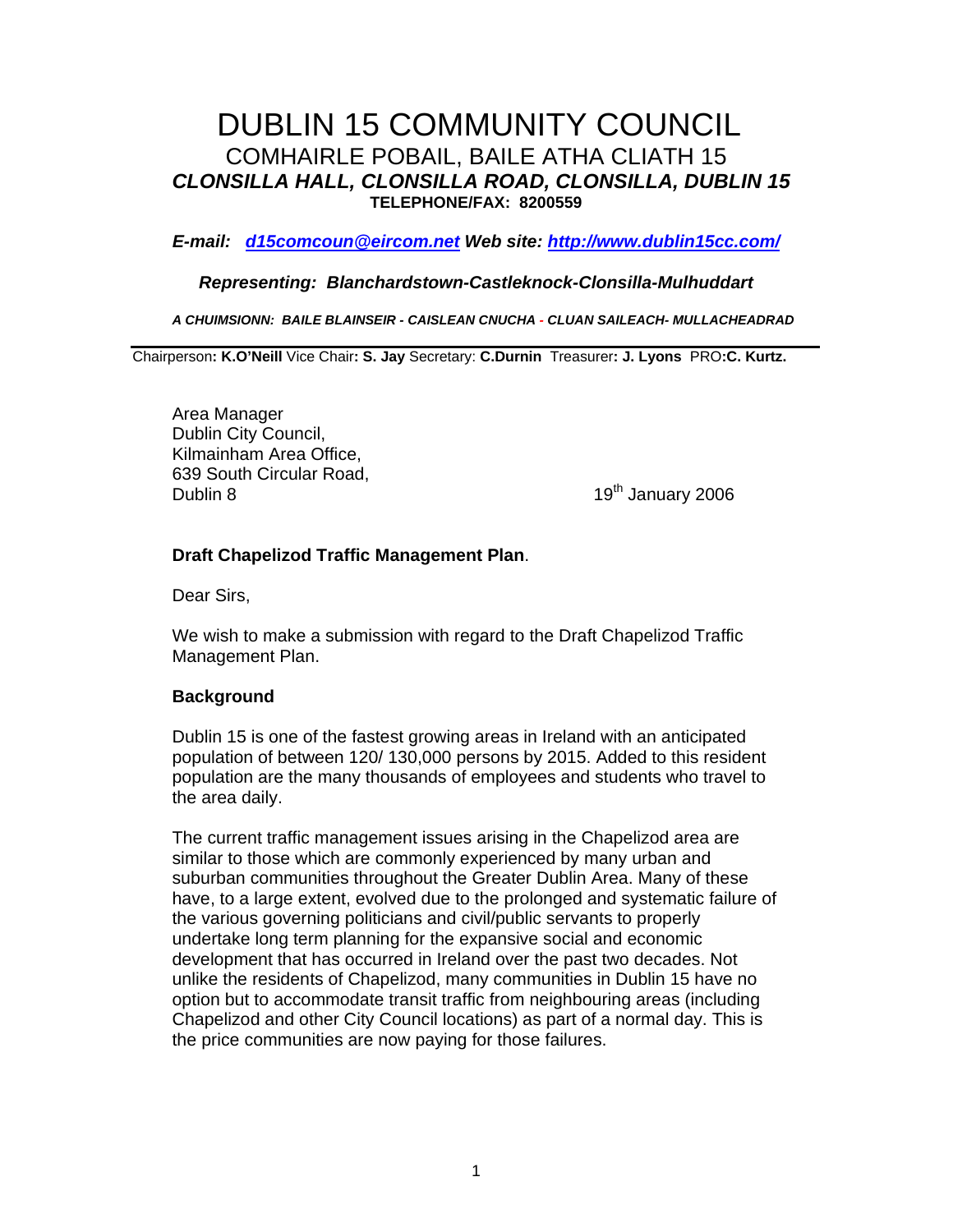Indeed, we deplore a situation where one community is effectively set against another on an issue which has been brought about by the failure to properly plan development and to provide the necessary mobility infrastructure when development was approved.

For the entire Dublin 15 area there exists only three primary commuter routes for travel to / from Dublin 15. Two of these routes are city centre bound and the third, the Knockmaroon/St Martins Row route, take intercatchment traffic from ours / Meath towards Ballyfermot / Crumlin / Walkinstown / Clondalkin areas. **There is no other viable non tolled route available**.

Where this route (R109) to have severe restrictions imposed on it, or to be closed off to traffic from this area, it would have profound and disastrous consequences for many thousands of individuals and many commercial enterprises in **both** the City Council and the Fingal County Council areas.

#### **Consequences**

There are a large number of adverse consequences that will occur should the City Council choose to proceed with any of the proposed restrictions on traffic moving through Chapelizod Village.

#### These are:-

- 1. Severance. The Chapelizod area would become isolated from much of its natural catchment area to the North of the village. Persons from the village would not be able to easily travel towards Castleknock / Blanchardstown. The schools of Castleknock College and Mount Sackville (primary and secondary) would be greatly affected. Many of their pupils travel through the village to access the schools, as do many local children attending the schools concerned.
- 2. A dramatic increase in the level of traffic congestion in adjacent traffic cells as vehicles would be forced to divert into those neighbourhoods.
- 3. Greatly increased journey times as a result of the above.
- 4. Consequential negative impact on many thousands of commuters quality of life – now a predominate issue in peoples (read electorate) lives.
- 5. Increased travel and other costs associated with longer journey times and greater distances to travel. The cost components are more than the cost of petrol/ depreciation etc. For businesses, it is the unproductive employee time spent in greater travel times/distances.
- 6. For employees commuting, it is whether that additional time and cost associated with your proposals will marginalise their employment in other areas. That may affect employers and their ability to attract and retain employees (in both functional authority areas).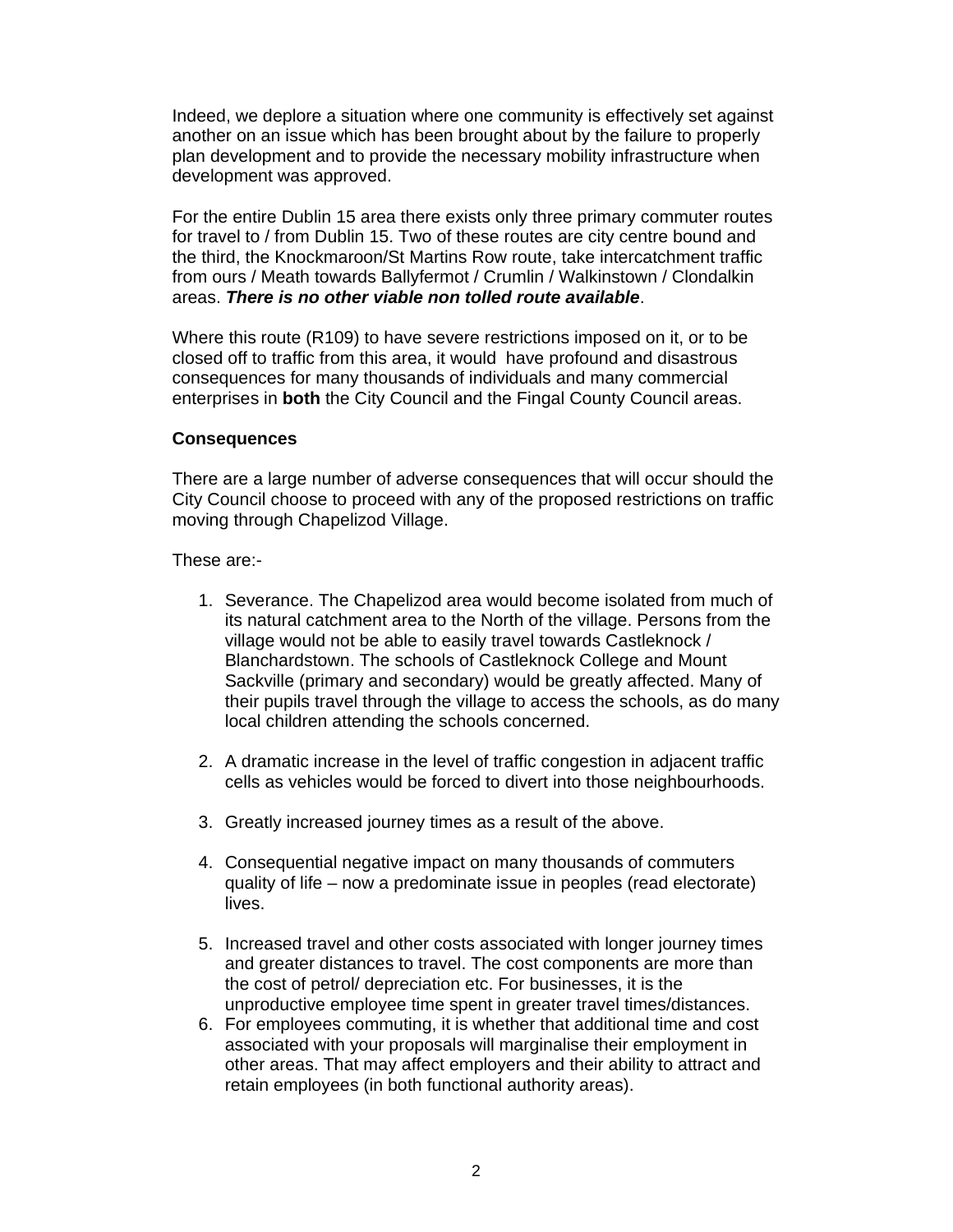- 7. Adding to Ireland's breaches of the Kyoto protocol and our greenhouse gas emissions by causing significant additional hydrocarbon (fossil fuels) consumption due to extended journeys for the many thousands of annual vehicle trips that would have to undertake longer routings as a result of your decision.
- 8. Negative impact on the adjacent areas air quality and noise levels due to the increased environmental load. Whereas up to now an area may have been able to 'cope' with regard to the ambient air quality, by forcing many thousands of cars onto adjacent cells you may well cause an environmental overload to occur with particular reference to the air quality.
- 9. With regard to the foregoing we will initiate a complaint to the European Commission under the relevant Air Quality Directive should you proceed with your scheme.
- 10. Damage will be caused to the various ecosystems that exist in the Phoenix Park from additional traffic flows that will inevitably use it should you proceed with your scheme. That in turn will most likely cause the OPW to further restrict traffic flows through the Park, thereby making an extremely difficult situation impossible.
- 11. EU regulations require a Tool Free alternative to be made available to the public where a Toll facility has been put in place (M50 Westlink). Your seeking to restrict/close traffic through Chapelizod and force traffic onto the M50 is contrary to EU policy (as no toll free alternative exists).

## **Administrative issues**

Once you have completed this particular consultative process, and having given due consideration to the various submissions made, perhaps you would be kind enough to inform us as to how you plan to undertake the necessary Statutory public display and consultation, as required under the relevant provisions of the Planning and Development Acts and/ or the Road Traffic Acts of any formally proposed scheme.

In addition we are unaware of any provision(s) in the referred to Acts which permit the closure of a regional road route (**R109** in this instance) in the unilateral manner proposed by the City Council.

Also you show footpath options for the Knockmaroon Hill area, which clearly continue into the Fingal functional area. It is our information that Fingal have not participated in the formation of this Draft proposal, nor has it been placed before the elected members in Fingal for their consideration prior to being placed on display by you. As already referred to any proposal affecting the Fingal functional area should be considered, voted upon and commented upon by the relevant parties in the Fingal functional area.